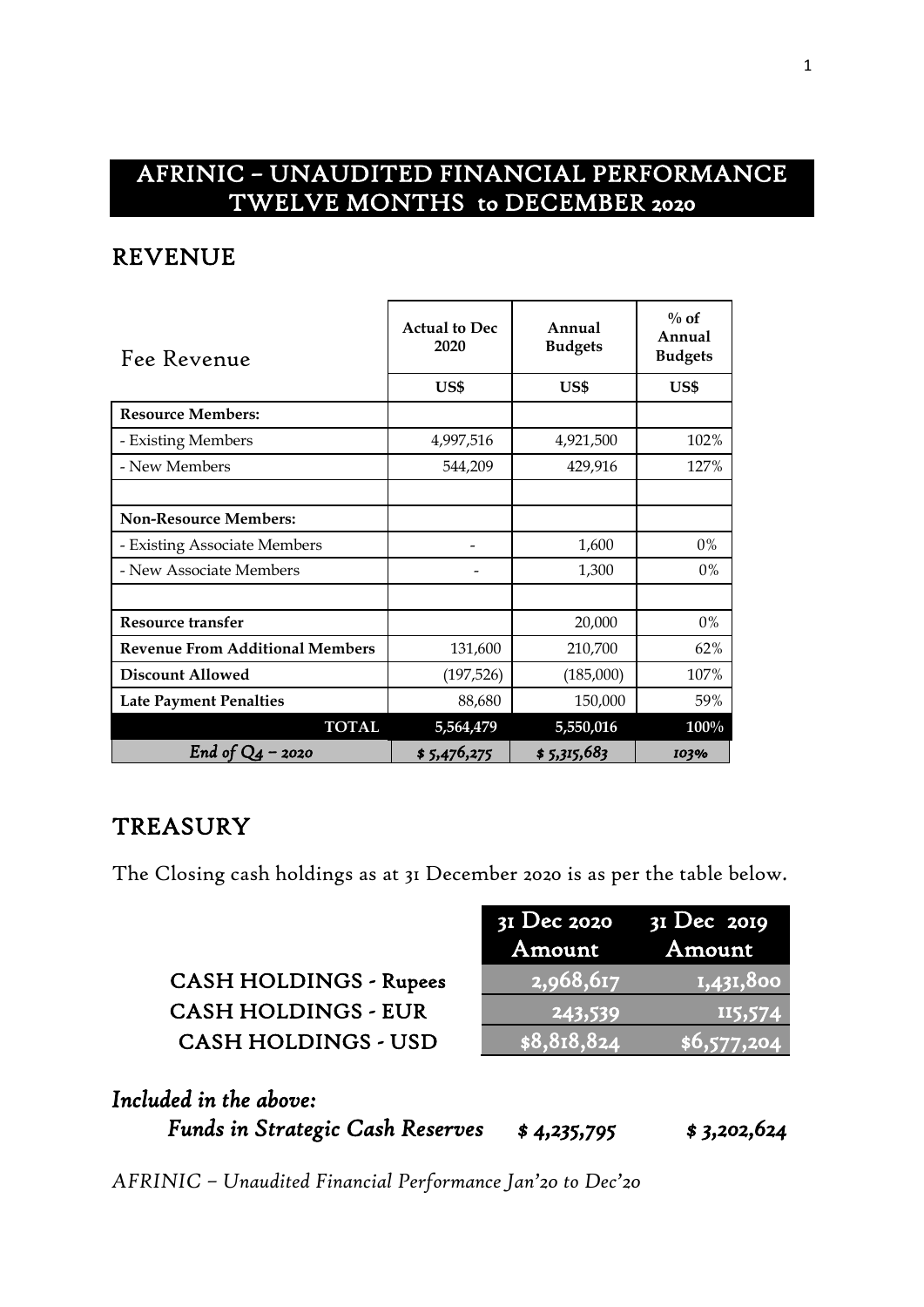# Operating Costs – Performance against Annual Budgets

| Administrative expenses              | Actual to<br>Dec'20 | <b>Balance</b><br>Remaining<br>in Budget | Annual<br>budget  | <b>Actual vs</b><br>budget % |  |
|--------------------------------------|---------------------|------------------------------------------|-------------------|------------------------------|--|
| HR                                   | 2,329,473           | 760,476                                  | 3,089,949         | 75%                          |  |
| Telephone & Comm.                    | 61,273              | 8,394                                    | 69,667            | 88%                          |  |
| Computer expenses                    | 121,096             | 39,802                                   | 160,898           | 75%                          |  |
| Office expenses                      | 212,343             | 69,635                                   | 281,978           | 75%                          |  |
| Motor vehicle expenses               | 1,866               | 4,134                                    | 6,000             | 31%                          |  |
| Insurance                            | 39,534              | (1, 418)                                 | 38,116            | 104%                         |  |
| Printing, postage & stat             | 22,177              | 20,031                                   | 42,208            | 53%                          |  |
| <b>Bank</b> charges                  | 89,687              | (21, 687)                                | 68,000            | 132%                         |  |
| Professional fees                    | 16,139              | (2, 439)                                 | 13,700            | 118%                         |  |
| Depreciation                         | 112,707             | 42,546                                   | 155,253           | 73%                          |  |
| Legal & Consulting fees              | 110,344             | 51,786                                   | 162,130           | 68%                          |  |
| <b>Total Admin. Expenses</b>         | 3,116,639           | 971,260                                  | 4,087,899         | 76%                          |  |
|                                      | Actual to           | <b>Balance</b><br>Remaining              | Annual<br>budget  | <b>Actual vs</b><br>budget % |  |
|                                      |                     |                                          |                   |                              |  |
| <b>Distribution expenses</b>         | Dec'20              | in Budget                                |                   |                              |  |
| Marketing & Comms. Exps<br>Bad debts | 4,452               | 67,748                                   | 72,200            | $6\%$<br>95%                 |  |
| <b>Meeting Expenses</b>              | 56,738<br>76,330    | 3,262<br>223,670                         | 60,000<br>300,000 | 25%                          |  |
| Members Training                     | 4,888               | 105,412                                  | 110,300           | $4\%$                        |  |
| <b>Travel Expenses</b>               | 90,801              | 459,199                                  | 550,000           | 17%                          |  |
| Research & Development               | 3,215               | 36,785                                   | 40,000            | $8\%$                        |  |
| Outreach activities                  |                     | 82,000                                   | 82,000            | $0\%$                        |  |
| Community engagement                 | 14,000              | 56,000                                   | 70,000            | 20%                          |  |
| Community support                    | 27,950              | 187,050                                  | 215,000           | 13%                          |  |
| NRO Shared Costs                     | 17,239              | 28,761                                   | 46,000            | 37%                          |  |
| Contributions to ICANN               | 56,520              | 6,480                                    | 63,000            | 90%                          |  |
| Remote Sites Ops Expenses            | 50,066              | (2,566)                                  | 47,500            | 105%                         |  |
| <b>Total Distribution expenses</b>   | 402,199             | 1,253,801                                | 1,656,000         | 24%                          |  |
| Contingency                          |                     | 70,000                                   | 70,000            | $0\%$                        |  |